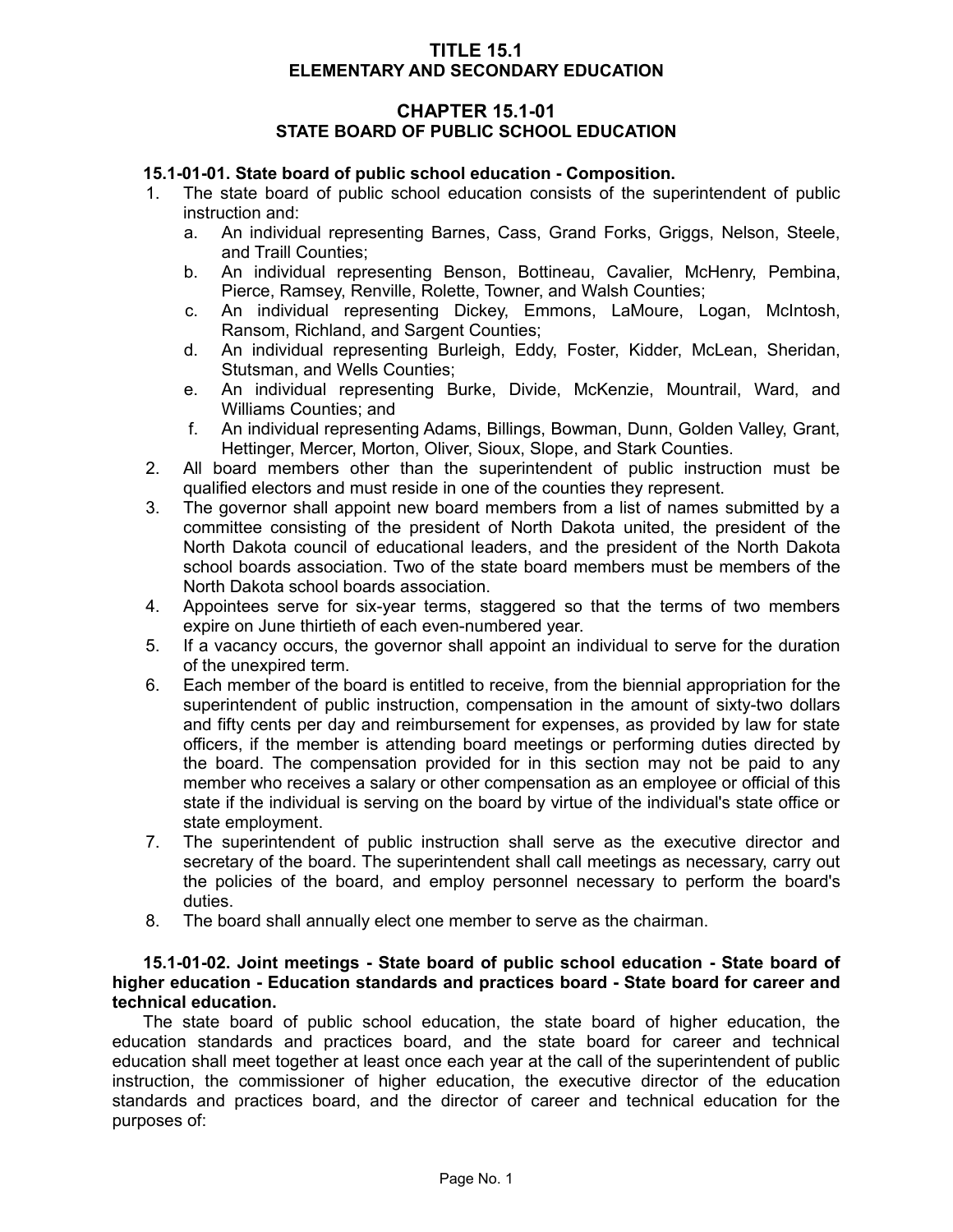- 1. Coordinating elementary and secondary education programs, career and technical education programs, and higher education programs;
- 2. Establishing high standards and expectations of students at all levels of the education continuum;
- 3. Ensuring that all students have access to challenging curricula;
- 4. Ensuring that the individuals instructing students at all levels of the education continuum are highly qualified and capable;
- 5. Cooperating in the provision of professional growth and development opportunities for individuals instructing students at all levels of the education continuum; and
- 6. Ensuring cooperation in any other jointly beneficial project or program.

# **15.1-01-03. State board of public school education - Powers and duties.**

- 1. The state board of public school education shall:
	- a. Assist county committees in carrying out their duties.
	- b. Provide county committees with clerical assistance, plans of procedure, standards, data, maps, forms, and other materials, information, and services.
	- c. Appoint members to the county committee, if the county superintendent does not fulfill this duty, as provided for in section 15.1-10-01.
	- d. Provide oversight for regional education associations as required by chapter 15.1-09.1.
	- e. Establish and certify a North Dakota learning continuum to allow a district-approved, mastery framework policy to award units required under sections 15.1-21-01 and 15.1-21-02 and to waive unit instructional time requirements under section 15.1-21-03, upon the recommendation of the kindergarten through grade twelve education coordination council.
- 2. The state board of public school education may adopt rules in accordance with chapter 28-32.

### **15.1-01-04. Kindergarten through grade twelve education coordination council.**

- 1. The state board of public school education shall oversee the creation and ongoing operation of the kindergarten through grade twelve education coordination council.
- 2. The council consists of:
	- a. Three members of the legislative assembly, one member of the majority party from each chamber of the legislative assembly, selected by the respective majority leader of the chamber, and one member of the minority party selected through collaboration between the respective minority leaders of each chamber;
	- b. The governor or the governor's designee;
	- c. The superintendent of public instruction or the superintendent's designee;
	- d. The president of the state board for career and technical education or the president's designee;
	- e. The president of the board of the North Dakota council of educational leaders or the president's designee;
	- f. The president of the board of North Dakota united or the president's designee;
	- g. The president of the board of the North Dakota school boards association or the president's designee;
	- h. The president of the board of the North Dakota small organized schools or the president's designee;
	- i. The president of the board of the North Dakota school counselor association or the president's designee; and
	- j. The following gubernatorial appointees:
		- (1) An individual representing the statewide longitudinal data system committee;
		- (2) An individual representing a tribal school;
		- (3) An individual employed as a public school administrator;
		- (4) An individual employed as a public school principal;
		- (5) An individual employed as a public school teacher;